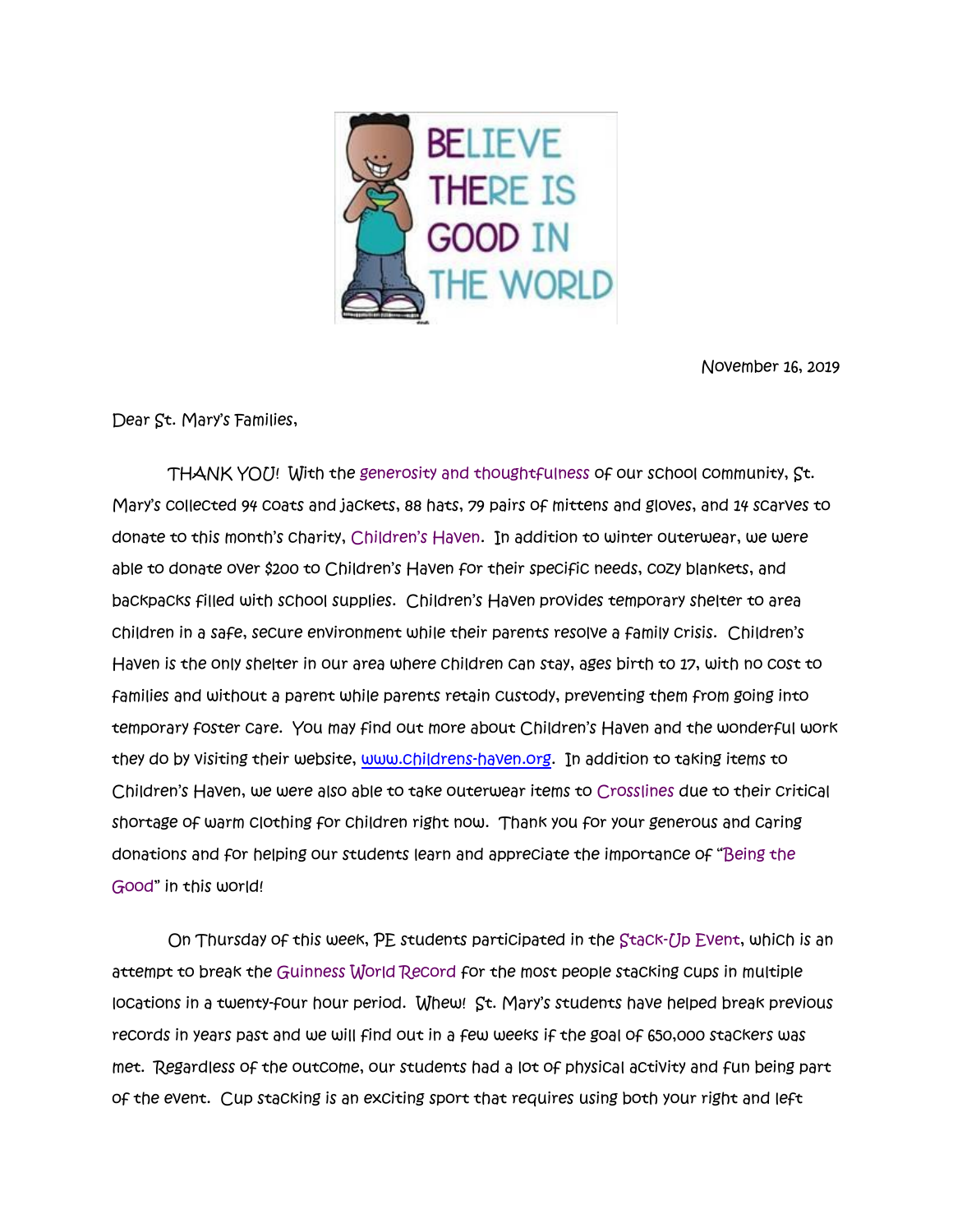hand at the same time. This activity engages both sides of the brain and helps improve hand/eye coordination, focus and concentration. St. Mary's has cup sets available for \$20 and a mat/timer/bag combo for \$25. They make terrific Christmas gifts! There is a limited supply here at school, so please do not wait too long! Once they are gone, they are gone! Please see Mrs. Black if you are interested in purchasing any of the cup stacking equipment. Special deliveries can be arranged if you are looking for a fun and engaging Christmas gift.

 As some of you may know, Mrs. Hosp, a longtime and recently retired St. Mary's teacher, and her husband Chris, lost their home due to fire. Their home and its contents were declared a total loss and they are courageously rebuilding their lives. Please continue to keep Mrs. Hosp and her family in your thoughts and prayers. If you would like to help with a monetary or gift card donation you may bring them to the school office for us give to the Hosp family. Mrs. Hosp attended Mass on Friday morning and enjoyed seeing the St. Mary's school community. She left a note for our school:

## To St. Mary's Faculty, Staff, Parents and Students,

You are beyond wonderful! Thank you so very much. Your gifts have really helped, and your prayers have lifted out hearts. You are a blessing to me, and I thank God for you.

## Love and thanks,

## Kim and Chris Hosp

Please remember that we do not have school on Monday, November 18<sup>th</sup> for a JACS faculty professional development day. If you are one of the many families who are ordering food from Chavela's each Monday for your family to enjoy for dinner, please note that the meals will be delivered on Tuesday afternoon this week due to not having school on Monday.

 It appears that fall weather is back this weekend and I hope your family is able to enjoy some time outdoors during the long weekend before Mother Nature brings winter weather back again. The coming weeks are going to be very busy at St. Mary's and I have listed many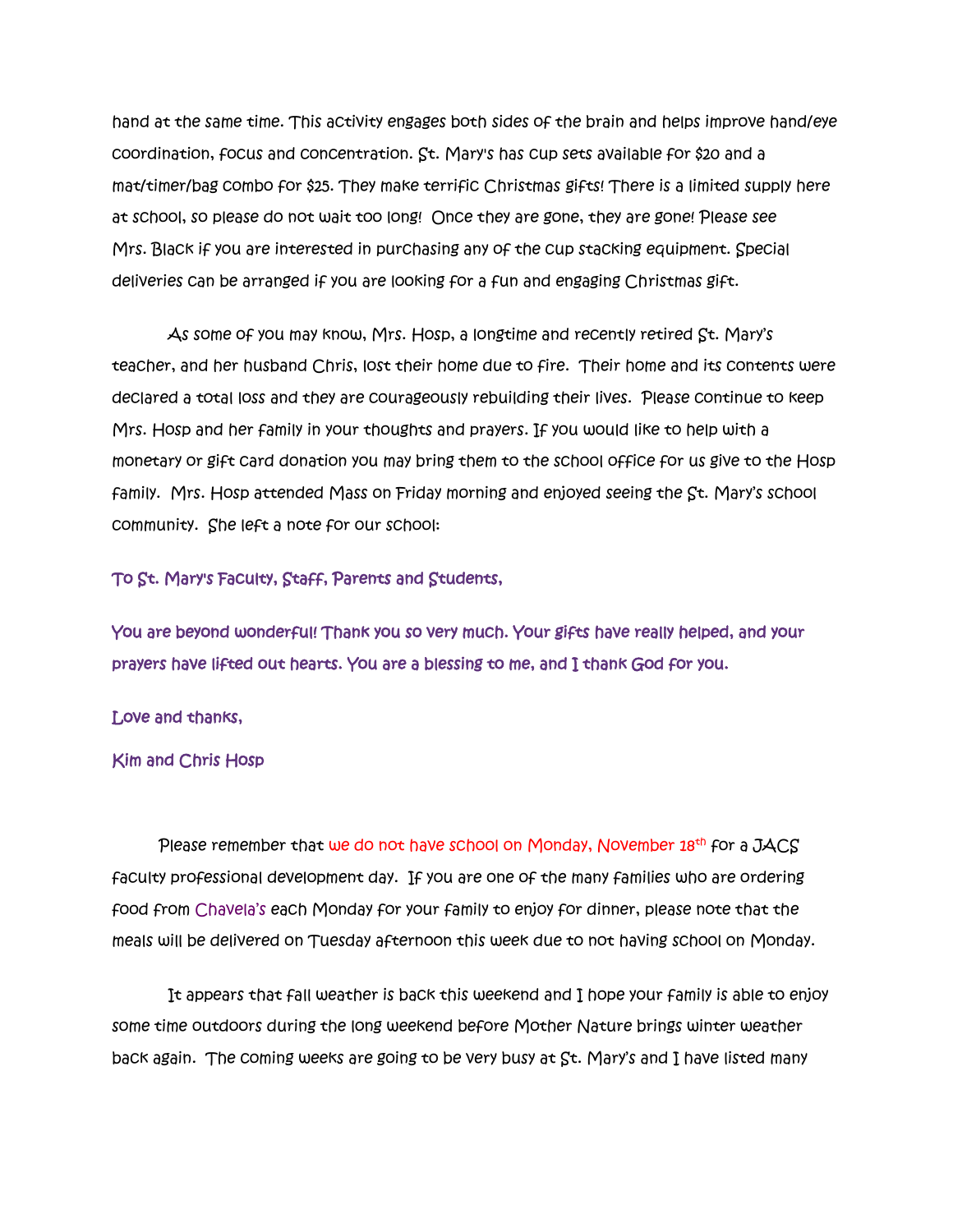upcoming events so you can make plans to attend or participate. Thank you for all that you do for your child and our school community!

God bless and take care,

Joanne Lown

[jlown@jacss.org](mailto:jlown@jacss.org)

Important Dates to Remember:

Monday, November 18<sup>th</sup>

Thursday, November 21st

Monday, November 25<sup>th</sup>

Wednesday, November 27<sup>th</sup> - Thanksgiving Break

Sunday, December  $1^{st}$ 

Tuesday, December 3rd

Wednesday, December 4<sup>th</sup>

Friday, December 6<sup>th</sup>

First Tuesday at Club 609

NO SCHOOL- Teacher PD Day

Buffalo Wild Wings Fundraiser

Free Dress Day

Charity Dress Day

Feast Day of St. Nicholas

Home and School Meeting, 7:45 a.m.

 $W$ ednesday, December  $11<sup>th</sup>$  - Secret Santa Shop at St. Mary's

Thursday, December 12th